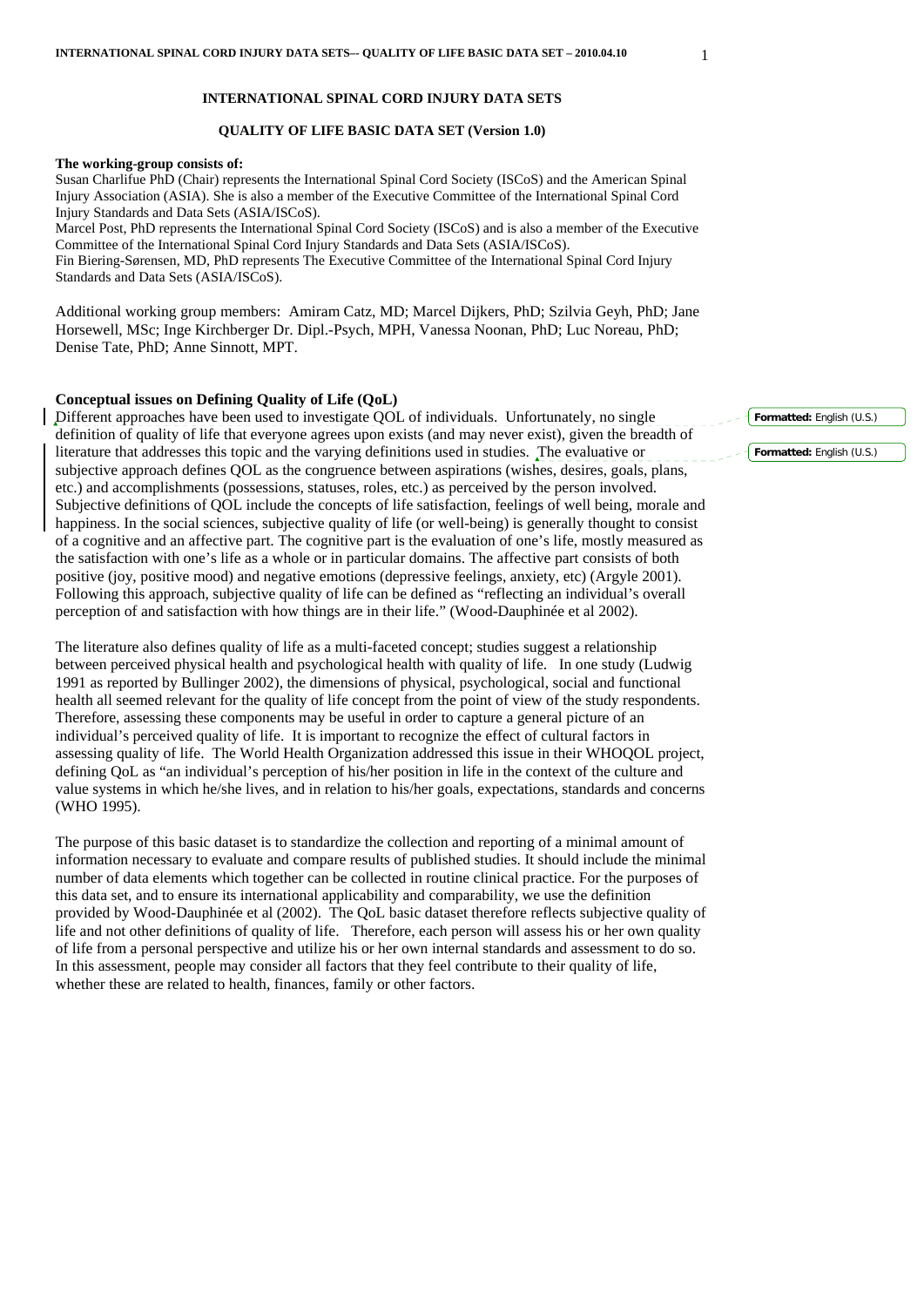### **Measurement issues**

By definition, a rating of subjective quality of life can only be provided by the person him or herself. Such self-ratings are often mistrusted as being inherently unreliable and invalid. Although there certainly are problems, things are not as bad as they might look at first sight. The danger of reflecting only momentary moods that might change quickly may be reduced by asking people to describe how they have felt 'during the past few weeks', instead of how they feel 'now'.

The selection of appropriate QoL measures needs to take into account the psychometric properties of these measures as well as their content and purpose. There are many ways of ensuring that selected measures are appropriate and have strong psychometric properties. For example, response bias can be reduced by using self-report measures and by using a series of indirect questions instead of one question with an obvious target. Measurement error can be reduced by using multi-item questionnaires, although single items perform quite satisfactorily (Veenhoven 1996). Research has shown that responses to measures of happiness, mood, and well-being usually correlate strongly with each other, indicating substantial concurrent validity. Non-response and 'don't know' responses tend to be low. Variability of life satisfaction ratings is much lower than variability in mood (Eid et al 2004). Most people claim to be satisfied, and perceive themselves as happier than average, and it is quite possible that most people truly are satisfied with life, and that we underestimate satisfaction of others because misery is more salient than prosperity (Veenhoven 1996).

The basic SCI Data Set for Qualify of Life consists of three questions, as described below. Steps are being taken to develop one or more Extended Data Sets to address greater details regarding various aspects of Quality of Life.

#### **References**

Argyle M. The psychology of happiness (sec ed.). London: Routledge, 2001.

Bullinger M. Assessing health related quality of life in medicine. An overview of concepts, methods and applications in international research. Restorative Neurology and Neuroscience 2002; 20: 93-101.

Eid M, Diener E. Global judgments of subjective well-being: situational variability and long-term stability. Social Indicators Research 2004; 65: 245-77.

Post MWM, van Dijk AJ, van Asbeck FWA, Schrijvers AJP. Life satisfaction of persons with spinal cord injury compared to a population group. Scand J Rehabil Med 1998; 30: 23-30.

Putzke JD, Rischards JS, Hicken BL, DeVivo MJ. Predictors of life satisfaction: A spinal cord injury cohort study. Arch Phys Med Rehabil 2002; 83: 555-61.

Veenhoven R. Developments in satisfaction research. Social Indicators Research 1996; 37: 1-46.

Whalley Hammell K. Quality of life after spinal cord injury: a meta-synthesis of qualitative findings. Spinal Cord 2007; 45: 124-139.

Wood-Dauphinée S, Exner G, and the SCI Consensus Group. Quality of life in patients with spinal cord injury – basic issues, assessment and recommendations. Restorative Neurology and Neuroscience 2002; 20: 135-149.

World Health Organization. Study protocol for the World Health Organization project to develop a Quality of Life assessment instrument (WHOQOL). Qual Life Res. 1993 Apr;2(2):153-9.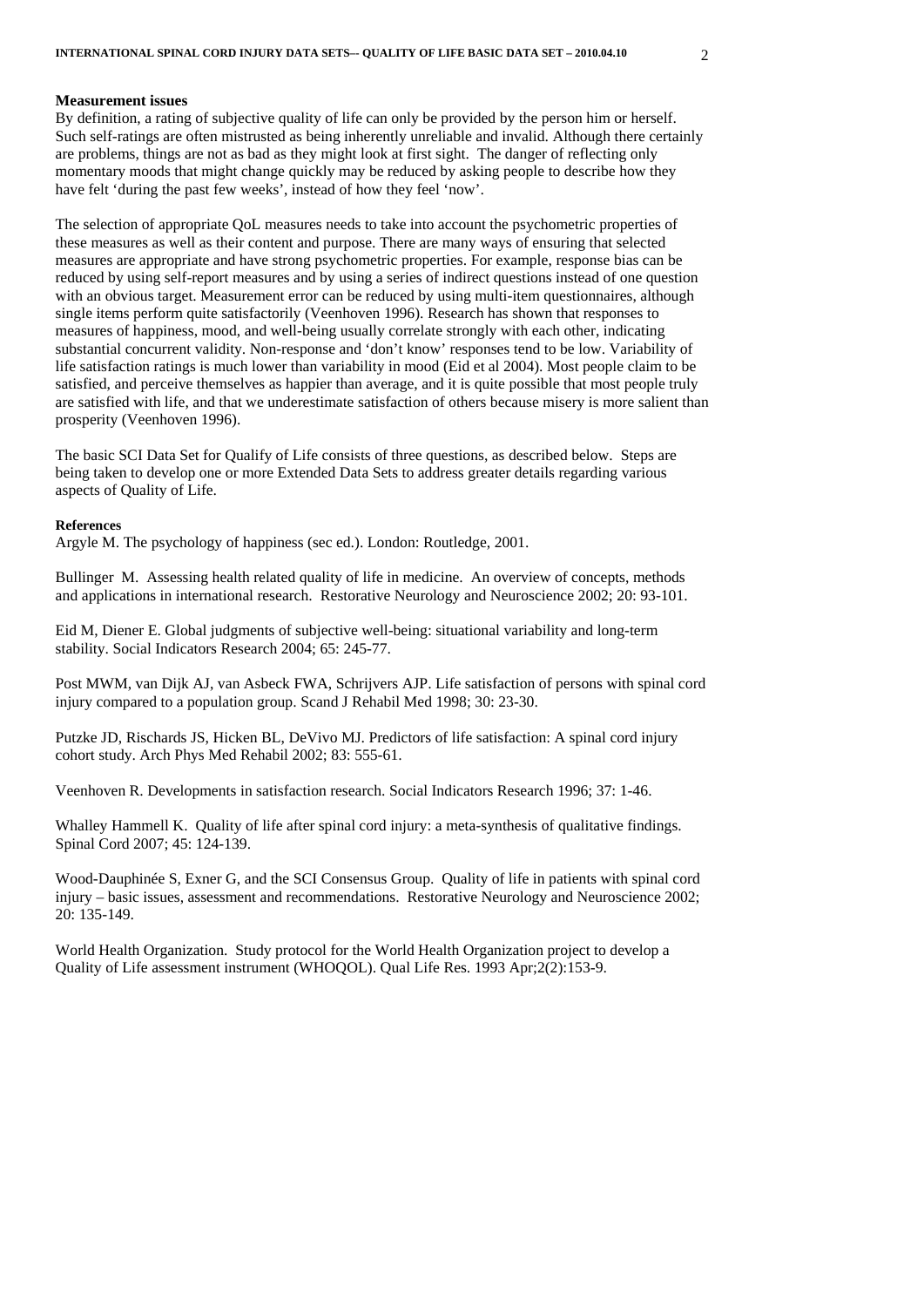# **INTERNATIONAL SPINAL CORD INJURY DATA SETS - QUALITY OF LIFE BASIC DATA SET - COMMENTS**

Each variable and each response category within each variable have been specifically defined in a way that is designed to facilitate the collection of a uniform basic data set.

# VARIABLE NAME: **Date of data collection**

- DESCRIPTION: This variable documents the date of data collection
- CODES: YYYY/MM/DD
- COMMENTS: The collection of data on Quality of Life (QoL) may be carried out at any time after the spinal cord lesion; however, the working group suggests administering these questions after an individual has left the acute setting and is in rehabilitation or has been discharged to a community setting. The *Date of data collection* variable is necessary in order to identify when the data were collected. This variable provides a way to relate the collected data to other data collected on the same individual at various time points.

# VARIABLE NAME: **General quality of life** (overall well-being)

| <b>QUESTION:</b>    | Thinking about your own life and personal circumstances in the past four<br>weeks, how satisfied are you with your life as a whole? Please use a scale<br>ranging from 0 (completely dissatisfied) to 10 (completely satisfied). You can<br>use 0 or 10 or any number in between.                                                                       |
|---------------------|---------------------------------------------------------------------------------------------------------------------------------------------------------------------------------------------------------------------------------------------------------------------------------------------------------------------------------------------------------|
| <b>DESCRIPTION:</b> | This variable documents how the individual with spinal cord lesion subjectively<br>rates his or her general quality of life on a 0-10 scale, with $0 =$ completely<br>dissatisfied and $10 =$ completely satisfied.                                                                                                                                     |
| CODES:              | Numeric self-rating                                                                                                                                                                                                                                                                                                                                     |
| <b>COMMENTS:</b>    | To be able to evaluate the subjective assessment of general QoL, a consistent<br>definition is necessary. While numerous definitions exist, no single definition fits<br>all individuals in all settings. Therefore, each individual will have to consider what<br>factors contribute to his or her own quality of life and answer within that context. |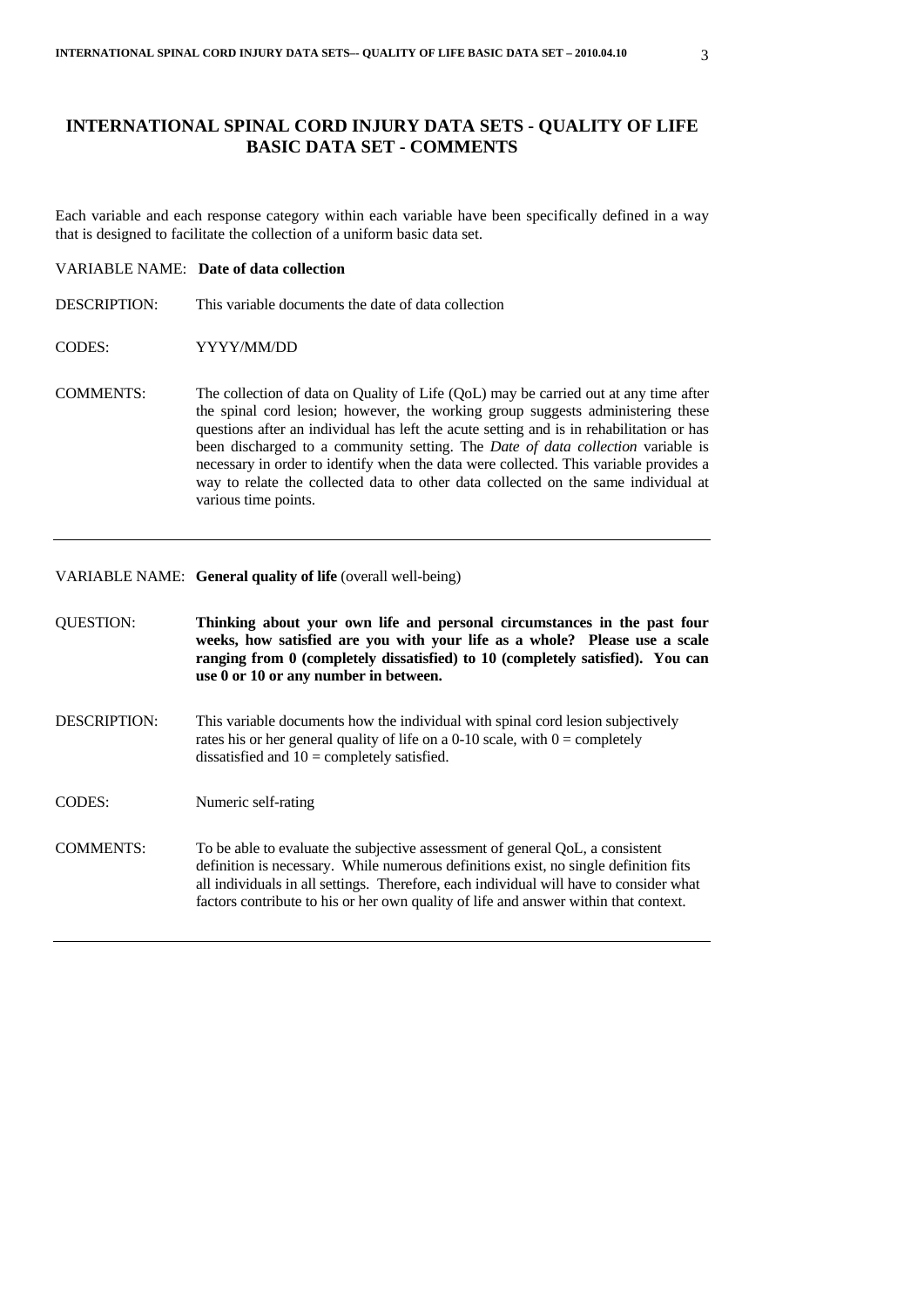|                     | <b>VARIABLE NAME:</b> Rating of physical health                                                                                                                                                                                               |
|---------------------|-----------------------------------------------------------------------------------------------------------------------------------------------------------------------------------------------------------------------------------------------|
| <b>QUESTION:</b>    | How satisfied are you with your physical health in the past four weeks? Please<br>use a scale ranging from 0 (completely dissatisfied) to 10 (completely satisfied).<br>You can use 0 or 10 or any number in between.                         |
| DESCRIPTION:        | This variable documents how the individual with spinal cord lesion subjectively<br>rates his or her satisfaction with physical health on a 0-10 scale, with $0 =$ completely<br>dissatisfied and $10 =$ completely satisfied.                 |
| <b>CODES:</b>       | Numeric self-rating                                                                                                                                                                                                                           |
|                     |                                                                                                                                                                                                                                               |
|                     |                                                                                                                                                                                                                                               |
|                     | VARIABLE NAME: Satisfaction with psychological health                                                                                                                                                                                         |
| <b>QUESTION:</b>    | How satisfied are you with your psychological health, emotions and mood in<br>the past four weeks? Please use a scale ranging from 0 (completely dissatisfied)<br>to 10 (completely satisfied). You can use 0 or 10 or any number in between. |
| <b>DESCRIPTION:</b> | This variable documents how the individual with spinal cord lesion subjectively<br>rates his or her satisfaction with psychological general mood on a 0-10 scale, with 0<br>$=$ completely dissatisfied and $10 =$ completely satisfied.      |
| <b>CODES:</b>       | Numeric self-rating                                                                                                                                                                                                                           |